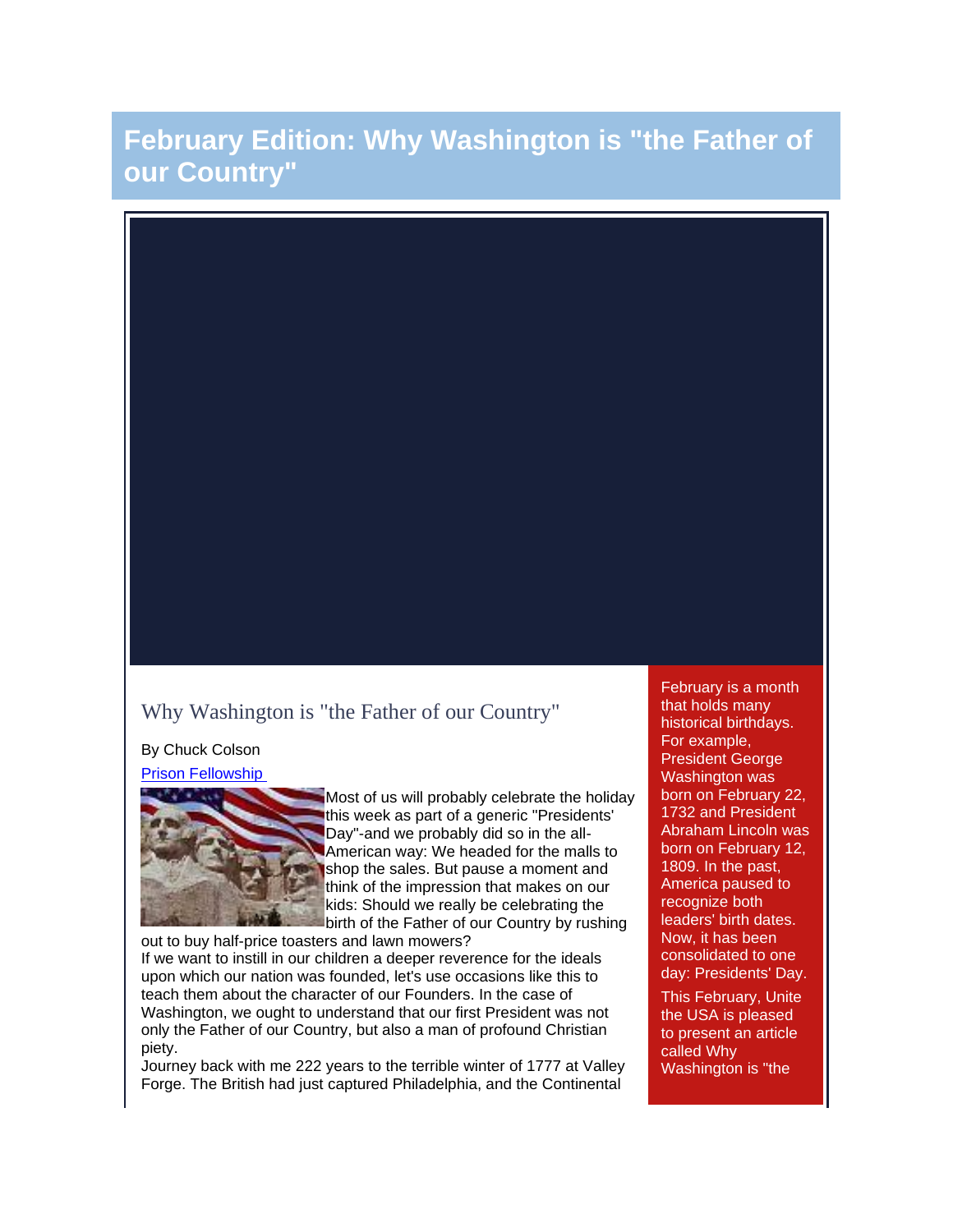Army was struggling to keep itself alive. Lacking food and clothing, the men were dying of exposure and starvation. Certain political leadersmany of them jealous of Washington-began to whisper that the general's cause was hopeless.

But the men who served under Washington felt differently. As William Bennett writes in his book, Our Sacred Honor, "The brutal conditions of Valley Forge could not suppress a spirit of comity that arose among the officers and their men."

These men were inspired to go on because of the moral example Washington provided. His ability to inspire through his character is illustrated by a story told by a Quaker farmer. Walking in the woods near Washington's headquarters, this farmer heard a human voice. The farmer happened upon General Washington, alone and on his knees in the snow. He was praying to God while tears ran down his cheeks. After witnessing this humble act of faith, the farmer returned home in great excitement. He told his wife that Washington would not only prevail, but would "work out a great salvation for America." This respect for Washington was a direct result of Washington's personal virtue, which was cultivated his entire life. As Bennett points out, "Washington wasn't born good. Only practice and habit made him so." The general was keenly aware of his faults, especially his temper, and from an early age, he worked at controlling this and other shortcomings.

In today's "anything goes" culture, this intense striving after moral excellence is rare. But it's the reason Washington's men were willing to sacrifice for him-even when their cause appeared hopeless. And it's the reason he was later chosen as our first president.

Washington's stature, you see, is of the biblical kind. When the Old Testament writers judged a leader, it was always in moral, not political, terms. Rulers might conquer a vast empire-but if they neglected their spiritual duties, they were dismissed as men who "did what was evil in the sight of the Lord."

Let's make a resolution. Next year for Washington's birthday, instead of rushing out to the malls, let's teach our kids that Washington was not just our first president, but a man of moral excellence. Teach them that they should seek after the kind of moral excellence in their lives that Washington personified: the kind that arises, not only from accomplishment, but from character.

Otherwise, we may forget why Washington is remembered as "the Father of our Country"-and that would be a terrible loss.

## Action Center



Are you wonderfing how you can make this Presidents' Day 'come alive'? Learn about the remarkable men who have lead our great nation. Here are some suggestions to help educate and enlighten you about our U.S. Presidents:

#### Father of our

Country" by Chuck Colson. Read insightful tips about how you can learn about our U.S. Presidents and heritage in this month's Action Center.

Have a Happy Presidents'

Day!

Sincerely, Carrie and Stacie **Stoelting** Founders of [Unite](http://www.unitetheusa.org/)  [the USA](http://www.unitetheusa.org/)

#### **Quick Links**

[About U.S.](http://www.whitehouse.gov/about/presidents/)  **[Presidents](http://www.whitehouse.gov/about/presidents/)** [About Our First](http://www.whitehouse.gov/about/first-ladies)  [Ladies](http://www.whitehouse.gov/about/first-ladies) [David Barton on](http://www.wallbuilders.com/LIBissuesArticles.asp?id=20987)  [Presidents' Day](http://www.wallbuilders.com/LIBissuesArticles.asp?id=20987) [Presidents'](http://www.history.com/presidents)  **[Timeline](http://www.history.com/presidents)** 

**About Chuck Colson**

Chuck Colson was the Chief Counsel for Richard Nixon and served time in prison for Watergate-related charges. In 1976, Colson founded Prison Fellowship Ministries, which, in collaboration with churches of all confessions and